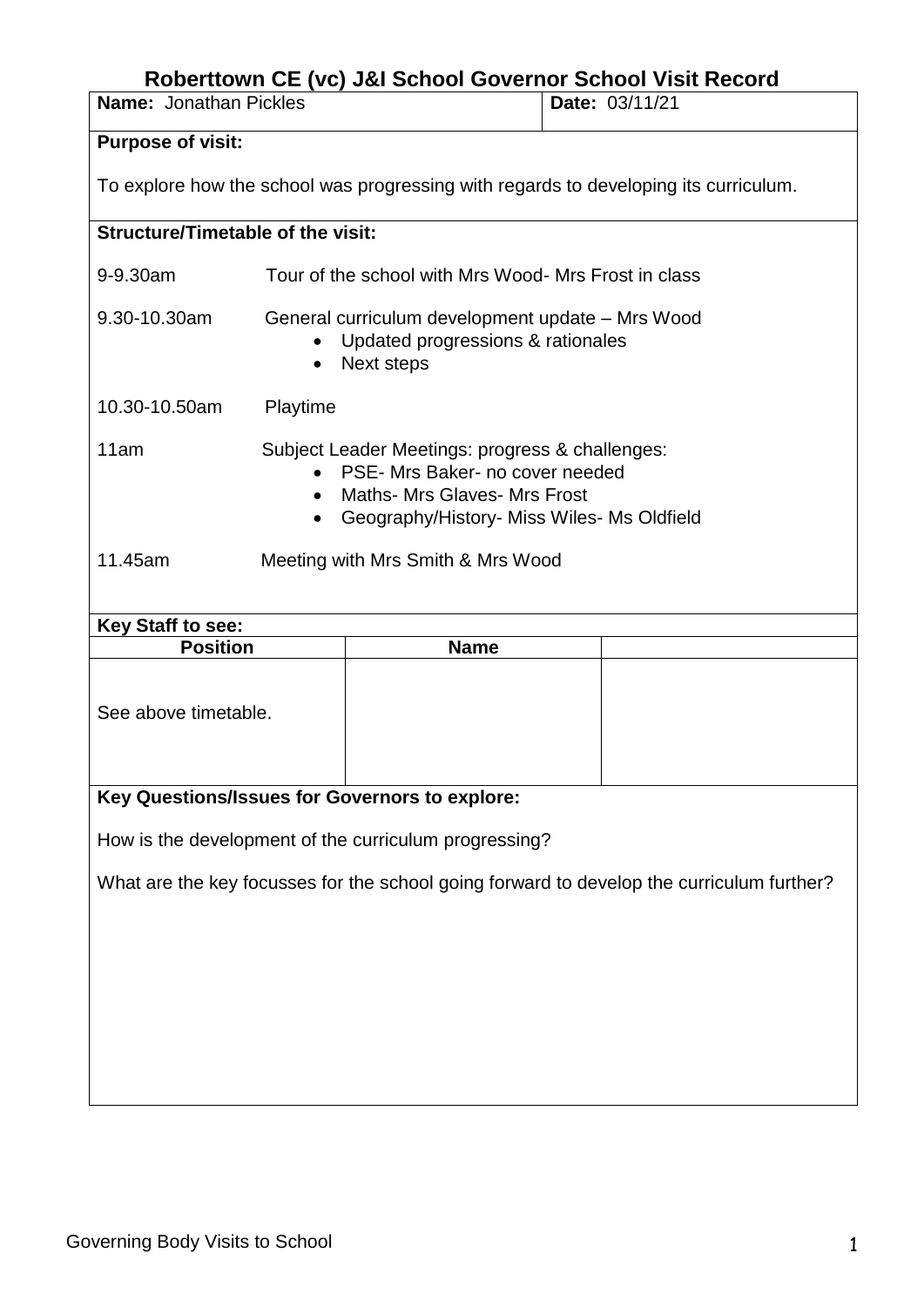## **Governor's Observations/Evaluation**

The day began with a tour of the school, visiting each classroom and a description of each cohort being shared. What was particularly clear from this was the increasing challenges the school faces, particularly supporting an increasing number of pupils with high level additional needs. The pressures of staffing were also clear. Staffing is extremely tight in the school so whenever a member of staff is absent (an increasing situation particularly with Covid cases), support staff and/or cover supervisors are required to support/teach in another class. Clearly, the more this situation arises, the greater the impact is on pupil progress.

Mrs Wood then shared examples of vision statements and rationales for each individual subject. In each subject, the vision statement presents the ideal the end point for every pupil; the skills, abilities, knowledge and love for the subject they hope to develop. The rationale focuses much more practically on how this will be achieved. These rationales have been redeveloped in light of some recent training, highlighting how the SLT is continually reflecting and looking to enhance the school's curriculum.

The meeting then progressed to focus on future developments of the curriculum. A conversation was held around reading and it became very clear that is a priority focus for the school. The school has recently purchased one of the new DfE recommended phonics schemes and all staff are taking part in the required training irrespective of whether they directly teach phonics. Mrs Wood is also working hard to ensure a range of quality texts are used throughout school. This involves creating a list of four, core texts for each year group. These are books that the children will learn in detail – likely to be in English lessons – and are intended to be books and stories that the children can remember in detail as they grow up. These books will then be supported by another group of texts for each year group that children are expected to read. Many of these books are likely to be studied in English lessons but will also be available for pupils in the reading corner of their class.

The conversation then progressed to looking forwards and identifying the next steps and challenges that the school face. One of the main challenges is for the school to move from a thematic approach to discrete lessons for all subjects. In KS2 this is more straightforward (aside from the practical work and planning!), however in KS1 this presents much more significant challenges; ensuring the children in mixed age classes access the correct work for the curriculum year group. Mrs Wood spoke about the need to visit other schools who have experience of managing this situation. Further challenges include continuing to develop the rationales for the school curriculum, implementing the new phonics scheme and continuing to support pupils in their catch-up from Covid to ensure they reach their targets.

At breaktime we went outside and observed children completing the daily mile and observed UKS2 break. Pupil behaviour was good amongst the children and it was notable how good the manners were from the many children that came over and spoke.

After break I held three conversations with three different subject leads. First was Mrs Glaves where we discussed maths. Mrs Glaves spoke about the challenges that were faced throughout school posit Covid. She explained that many children across school had maintained a good level of fluency but children's ability to reason and problem solve had been affected (along with independent working). There were also the problems of specific gaps where work had been missed. This was being managed by adapting current planning to explore concepts in greater detail, including starting the planning with the previous year group objectives. Alongside the continuing work to help support pupils catch up, is checking and developing links within the EYFS in the context of the new EYFS framework.

The next conversation was with Mrs Baker who shared the journey she had been on with PSHE. The school have recently adopted a new scheme of work, now using 'Jigsaw.' This had initially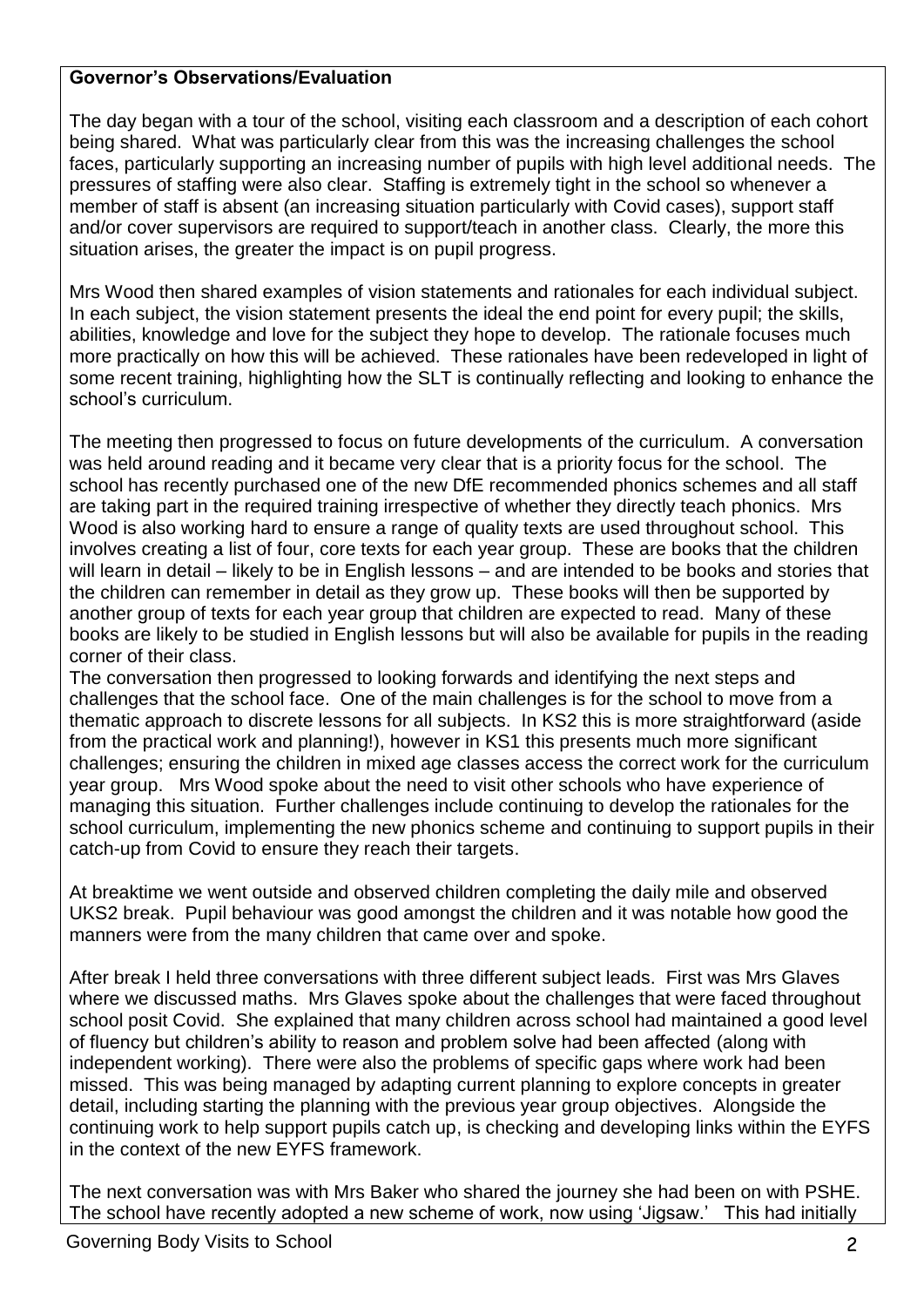been trialled with Mrs Baker's own class last year and she found the children had reacted very positively to the scheme and approach. The scheme also provides a curriculum for EYFS meaning there is clear progression through the whole school and covers all the legal requirements (including RSE and First Aid). The scheme is also fully resourced which helps teachers manage their workload. Throughout the conversation it was very clear that Mrs Baker held a strong passion for the subject and was also very aware of the next steps. Alongside supporting other members of staff introduce the new scheme there is a focus on developing assessment at the end of units of work to check on pupil progress.

The final conversation was with Miss Wiles about Geography and History. She shared some of the work that had been put into Geography, including purchasing a mapping tool called Digimap that provides a range of tools, including providing historical maps of locations, the ability to draw and illustrate, all very good tools to enhance teaching. Further steps in Geography were to ensure that there were plenty of opportunities for the children to experience fieldwork opportunities. In History, Miss Wiles explained the school were focussing on an enquiry-based approach in lessons. They are also ensuring the curriculum is not just focussing on knowledge but also developing the skills required for the children to be Historians. The school has also taken the decision not to take a chronological approach to the sequencing of History, instead focussing around linking units around key dates. The next steps in History involve focussing on ensuring there are plenty of opportunities to establish links and provide opportunities for pupils to revisit prior learning.

The morning concluded with a short meeting with Mrs Smith and Mrs Wood to feedback. There were many positives that I identified including a clear focus from the SLT on what the next steps were. It was also clear from the subject leaders I spoke to that there was strong subject leadership. Each member of staff understands what is expected from them and all could clearly articulate how they were monitoring their subject and what their next steps are.

## **Culture observed in the school**

Throughout the morning there was a lovely atmosphere through school. Children in reception and Y1 were enjoying a morning of activities looking at Guy Fawkes, including taking part in a session with a special guest. This positive feeling was existed through all the classes we visited. All the children I spoke to were very well mannered and polite.

## **Any Key Issues Arising for the Governing Body:**

Going forward the key issues for the Governing Body are to continue to explore how the school is continuing to support pupils to 'catch-up' following Covid and how the curriculum continues to develop. A further visit later in the school year would be good to see how things have continued to progress.

Whist the above point is extremely important and the need to continue this work is vital. Governors must also be mindful of the fact that the ongoing complications of Covid, such as enhanced lengths of time that staff may be absent alongside the day-to-day challenges that are continually faced do not make this an easy task at all.